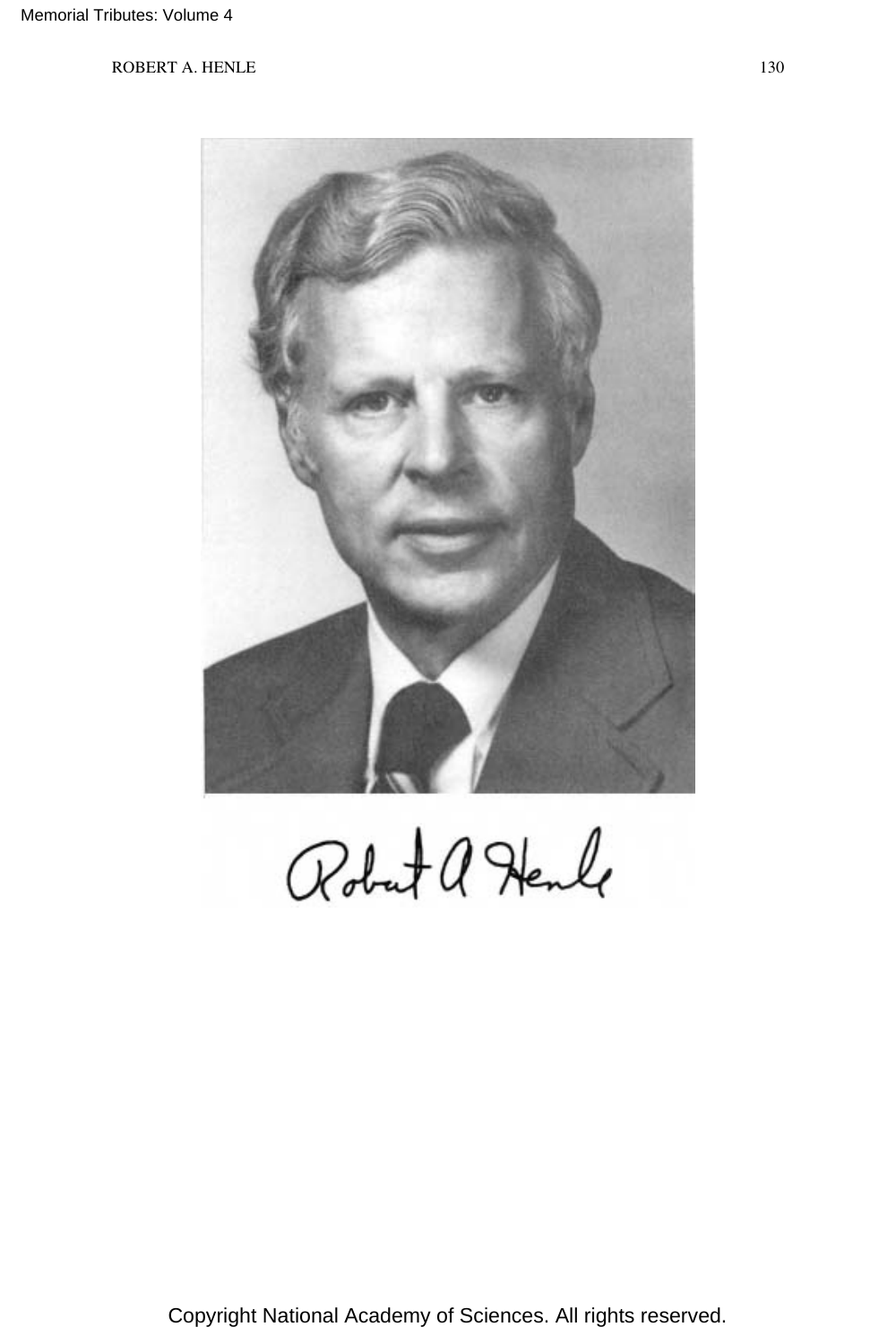# **Robert A. Henle**

#### 1924-1989

#### By Erich Bloch

Robert A. Henle, a pioneer in semiconductor technology and the director of the Advanced Silicon Technology Laboratory in the IBM Thomas J. Watson Research Center, died January 27, 1989. Mr. Henle was an IBM fellow, an Institute of Electrical and Electronics Engineers (IEEE) fellow, a member of the National Academy of Engineering, and a recipient of the IEEE Edison Medal in 1987 for his "sustained efforts in, and individual contributions to, the science and technology of semiconductor circuits in computing systems."

Born in Virginia, Minnesota, in 1924, Mr. Henle served as a Navy pilot from 1944 to 1946 and then returned to the University of Minnesota, from which he received his B.S. and M.S. in electrical engineering in 1949 and 1951, respectively. He joined IBM soon after his graduation, and remained there throughout a career that spanned more than thirty-five years of remarkable productivity.

Bob Henle began working on transistor circuits while still a graduate student; his M.S. thesis investigated the operation of a point contact transistor in a bistable circuit. At IBM he joined a group studying the application of semiconductor devices to computers. This early work in solid state circuits was applied first in various accounting machines and then on a large scale in the IBM 608, which was IBM's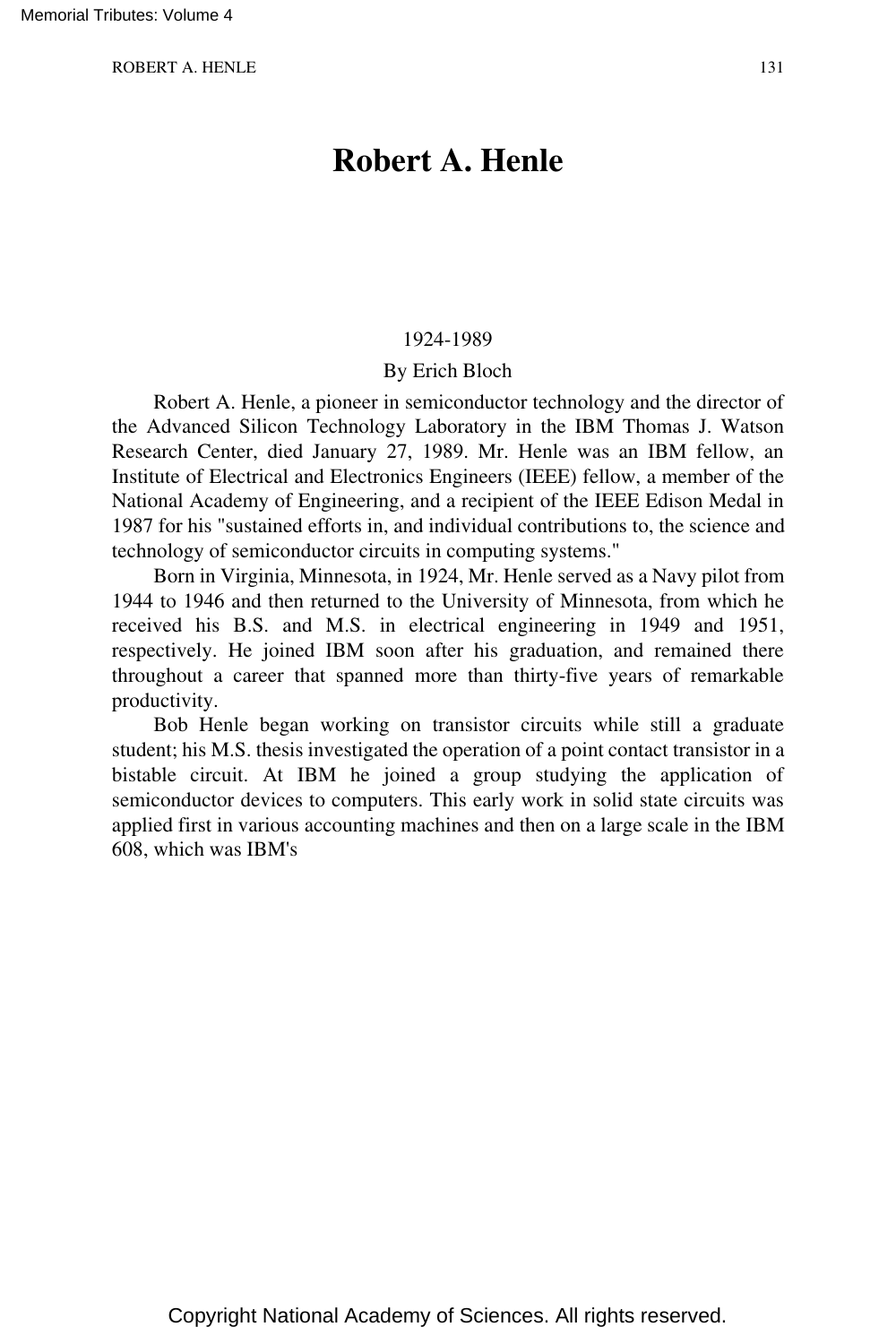## ROBERT A. HENLE 132

first all-transistor computer. He then worked to develop high-speed circuits for the Stretch Computer System and the IBM 7090 series computers, which were at the leading edge of computer designs in the late 1950s, and for the Model 91 in 1962. This work was extraordinarily important to IBM and the future direction of the entire computer industry, for Bob Henle's work and personal determination were the key factors in IBM's decision in the 1960s to convert to solid state electronics for all computer systems. In recognition of these contributions, he was appointed an IBM fellow in 1964.

As an IBM fellow, Henle concentrated on developing monolithic memory technology, the first application of which was in storage protect memory in the System 360/Models 91 and 95. The basic techniques he invented became the foundation of all IBM semiconductor main memories and influenced the entire semiconductor industry. He developed the 128-bit chip that was used in 1970 in the main memory of the System 360/Model 145, and his memory technology was the basis of the IBM System 370 family of machines.

Henle became manager of Advanced Technology for IBM's Components Laboratory in 1975, and was appointed director of the Advanced Silicon Technology Laboratory in 1980. In that position he directed an interdivisional laboratory that has been responsible for many of the most important of IBM's current technologies. In addition Henle served two terms on IBM's Corporate Technology Committee, a body that oversees technology development for the entire corporation.

Throughout his career Bob Henle had a remarkable ability to combine scientific and engineering insights to create new concepts and new products. He was one of the first to see the limits of ferrite cores—the dominant memory technology of the 1950s and 1960s—and to understand the potential of monolithic memory technology to increase the capacity and speed of computer memories, thus making possible entire new generations of computers.